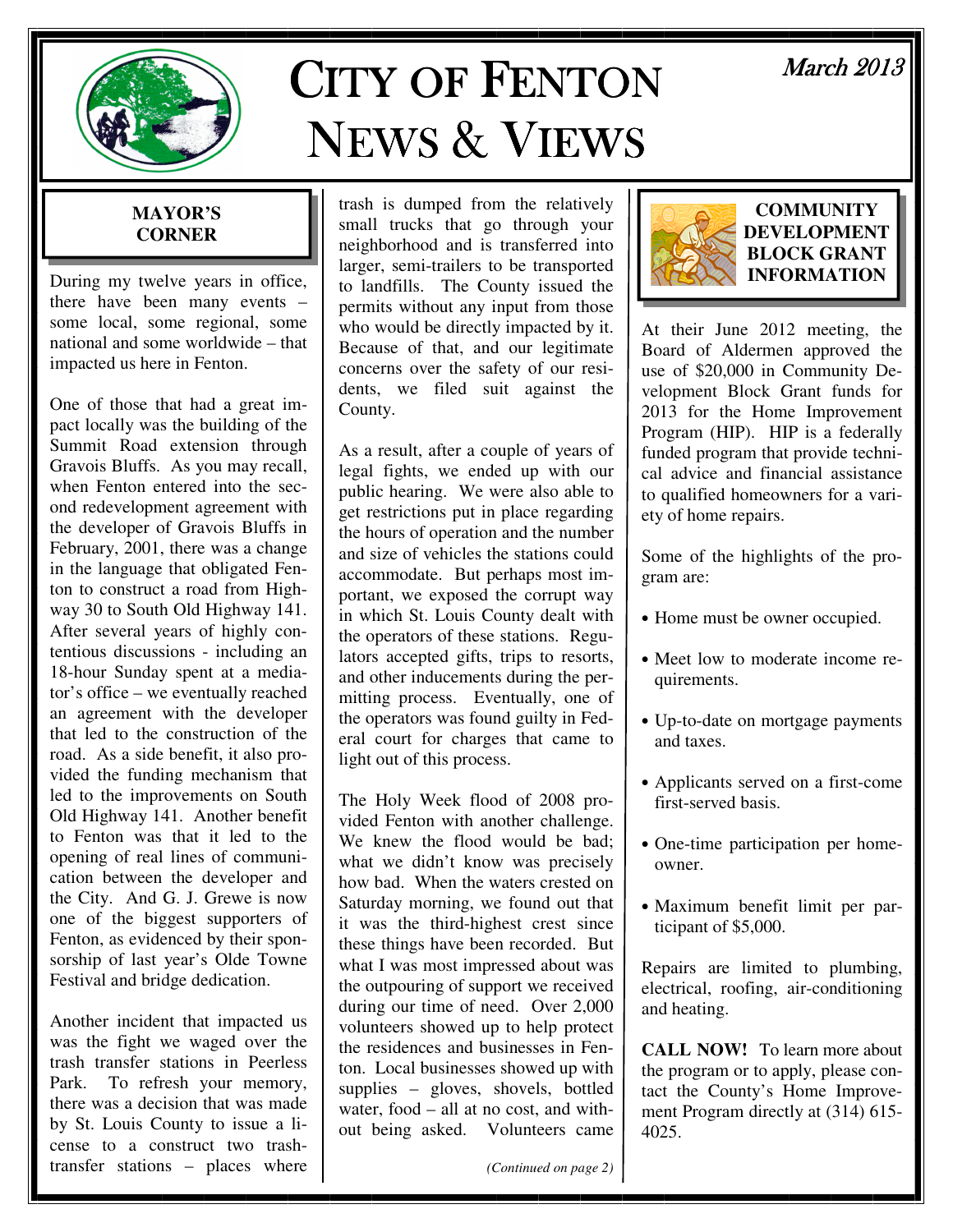*MAYOR'S CORNER (Continued from page 1)* 

from as far away as Utah to help. We were not only inundated by Mother Nature, we had dozens of national and international news organizations in Fenton as well. And the story became not "small Midwestern town gets flooded," but instead became "strangers rush to help people in need." It's at times like this that you really do understand the inherent goodness that people possess.

Clearly nothing impacted us locally and regionally like Chrysler. That story has been told countless times. There were the heady days of billion-dollar investments, and the tragedy of seeing the plants close for the final time. The closing of Chrysler had a powerful impact on Fenton. But the impact was felt well beyond Fenton as well. Families from across the region were impacted, and some are still impacted today.

But the one event of the last twelve years that I believe had the single biggest impact on any of us was the tragic event that happened on September 11, 2001. We all reacted differently when we heard the news, but here in Fenton we did something that very few communities did – we vowed, as a community, to remember those who lost their lives by constructing a memorial dedicated to the memory of those who lost their lives on that terrible day. A few years after the dedication of the Heroes Memorial, we were honored to receive and dedicate a place of honor for a piece of steel from the World Trade Center. Of all of the things I'm proud to have been a part of during my time as Mayor, the Heroes Me-

#### Page 2 **FENTON NEWS & VIEWS** FENTON NEWS **FENTON** NEWS **A** and the March 2013

#### **PLANNING & ZONING COMMISSION PUBLIC HEARING**

On **Wednesday, April 3, 2013**, the Planning & Zoning Commission will hold a Public Hearing at **7:00 p.m.**  during their regularly scheduled meeting at City Hall to consider the following:

#### **NEW BUSINESS**

• A petition by Civil Engineering Design Consultants, Inc., representing Jim Butler Chevrolet, to amend an existing Special Use Permit (approved under Ord. 2830) to increase the allowable square footage of the existing automobile dealership at 759 Gravois Bluffs Boulevard for a building addition. The property is zoned "C-1" Commercial Zone District.

#### **SITE PLAN REVIEWS**

• A petition by Civil Engineering Design Consultants, Inc., representing Jim Butler Chevrolet, for Site Plan Review of a proposed building addition at 759 Gravois Bluffs Boulevard. The property is zoned "C-1" Commercial Zone District.

For more information, please call (636) 349-8110.







The following businesses have applied for an occupancy permit and are planning on calling Fenton "home":

*Blackthorn Marketing, LLC*  1732 Gilsinn Lane (advertising/marketing services)

#### *The Key Company*

1724 West Park Center Dr., Suite B (retail/wholesale of supplements to medical professionals)

*Edward Jones*  900 S. Highway Drive, Suite 101 (financial advice)

Welcome to Fenton. We are glad you are here!

#### **CITY OF FENTON TELEPHONE NUMBERS**

| City Hall                                        | $(636)$ 343-2080 |
|--------------------------------------------------|------------------|
| Community<br>Development                         | $(636)$ 349-8110 |
| Public<br>Works                                  | $(636)$ 34-8155  |
| Municipal<br>Court                               | $(636)$ 343-1007 |
| <b>RiverChase</b>                                | $(636)$ 343-0067 |
| St. Louis<br>County<br>Police-Fenton<br>Precinct | $(636)$ 349-8120 |
|                                                  |                  |

#### **www.fentonmo.org**

morial stands above all the rest.

Mayor Dennis Hancock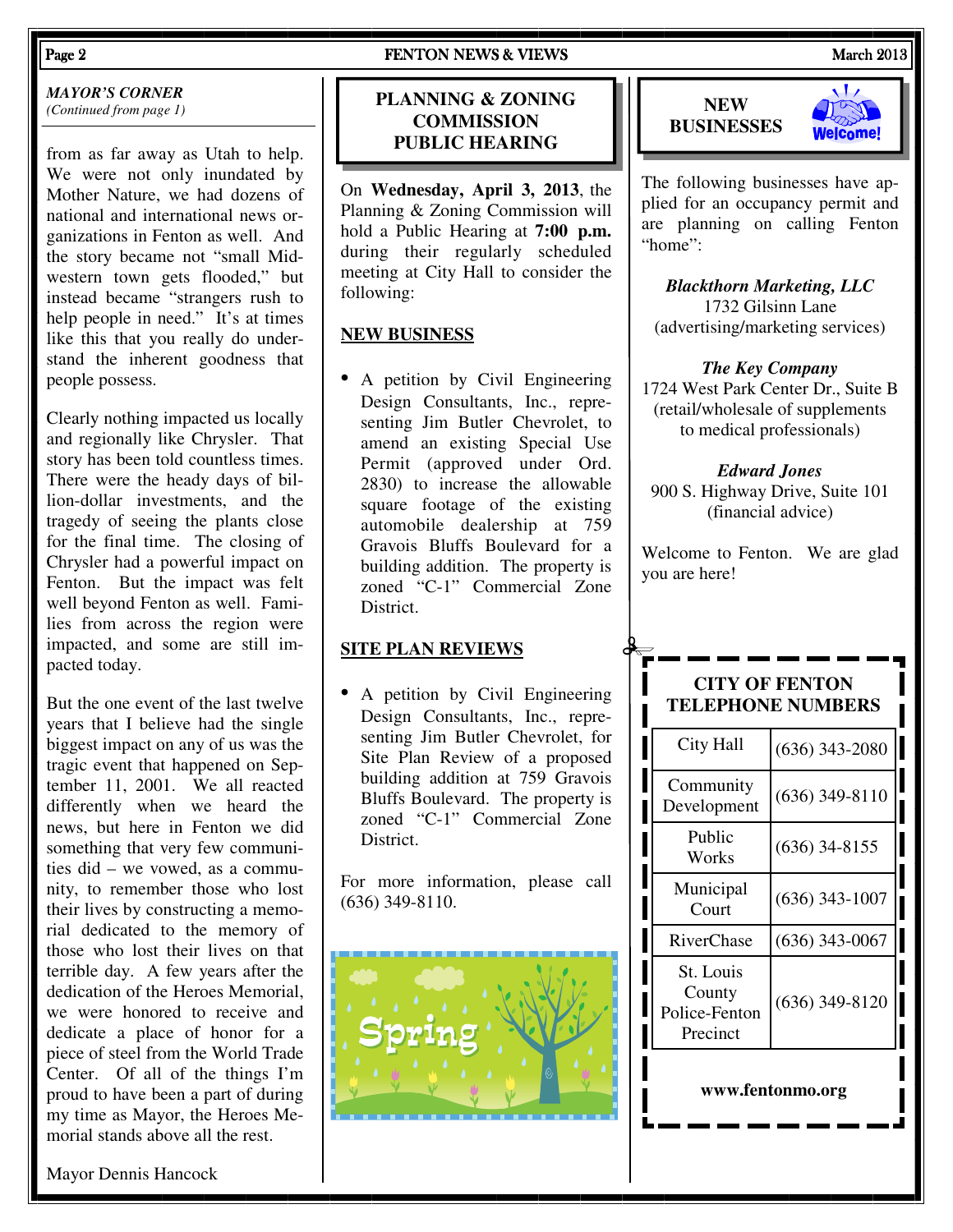#### Page 3 FENTON NEWS & VIEWS FENTON NEWS & VIEWS March 2013



**SPRING LEAF REMOVAL PROGRAM** 

**The City's Spring Leaf Program will begin April 1 and end the week of April 22.** Because pickups start in a different part of the City each Monday, it is recommended leaves be at the curb by 7:00 a.m. Leaf removal will occur each week until all areas have been serviced once.

**PLEASE DO NOT RAKE LEAVES INTO THE STREET.** Leaves should be raked to the back of curbs as leaves in the gutter could wash into, and ultimately clog the storm system during heavy rains.

Leaf piles containing debris or items other than leaves will be left and removed the following week if the unacceptable material has been removed. This includes (but is not limited to) animal feces, lawn clippings, limbs, bottles, newspapers, scrap lumber or metal, bricks and cinder blocks.

If you have any questions, please contact the Public Works Department at (636) 349-8155.

#### **FREE TAX PREPARATION FOR 60 AND OLDER**

CORP (County Older Resident Program) in conjunction with Gateway EITC Community Coalition offers free tax preparation for taxpayers 60 and older at 4548 Lemay Ferry Road until April 12. Call (314) 615-4037 to see if you qualify and to schedule an appointment.



**ST. LOUIS COUNTY POLICE—FENTON PRECINCT UPDATE** 

#### **OUTDOOR WARNING SIREN TEST**

The Countywide siren test is on the first Monday of every month at 11:00 a.m., weather permitting.

To report a siren that does not sound during the test and is in need of repair, you may send the information via e-mail to, David Barney, Emergency Communications Network Director, at dbarney@stlouisco.com or call (314) 615-2562.

#### **TORNADO WATCHES AND WARNINGS**

Warning the public of severe thunderstorms and tornadoes is the Na-

tional Weather Service's most important job. To help the public prepare for tornado situations a tornado watch and a tornado warning program has been developed.

**Tornado Watch**: This means that conditions are favorable for tornado development. This is the time to prepare. You should keep alert by listening to radio, television or weather radio for the latest weather information. Know where your children are. Be aware of where you will go and what you will do if a tornado threatens.

**Tornado Warning**: This means a tornado has been sighted or indicated by radar. People in the path of the storm should take immediate life saving actions.

**Neighborhood Policing Officer (636) 349-8120 P.O. Aaron Dilks-Ext. 1123** 

> **Precinct Phone (636) 349-8120**



### **ELECTION NOTICE**

The City Fenton will hold its annual General Election on Tuesday, April 2, 2013. Filing for elective office closed on Tuesday, January 15. Voters will elect a Mayor, four Aldermen, one from each of the City's four Wards, for two-year terms, and one Alderman in Ward 2 for an unexpired term ending April 2014. The following is a list of candidates as they will appear on the ballot in the order they filed:

### **MAYOR**

Paul Seemayer 22 Elderwood Court

Michael D. Polizzi 738 River Hills Drive

### **WARD 1**

Carol Brennan 2 Treecrest Court

Andrew Sobey, Jr. 734 River Hills Drive

Kevin E. Yarbrough 610 Winter View Circle

#### **WARD 2 (2-Year Term)**

Wesley Paul Verble 342 Chrysler

#### **WARD 2 (Unexpired Term ending April 2014)**

Joe Maurath 1350 Larkin Williams Road

#### **WARD 3**

Chris Clauss 886 San Sebastian Drive

#### **WARD 4**

Jim Mauller 1500 Bowles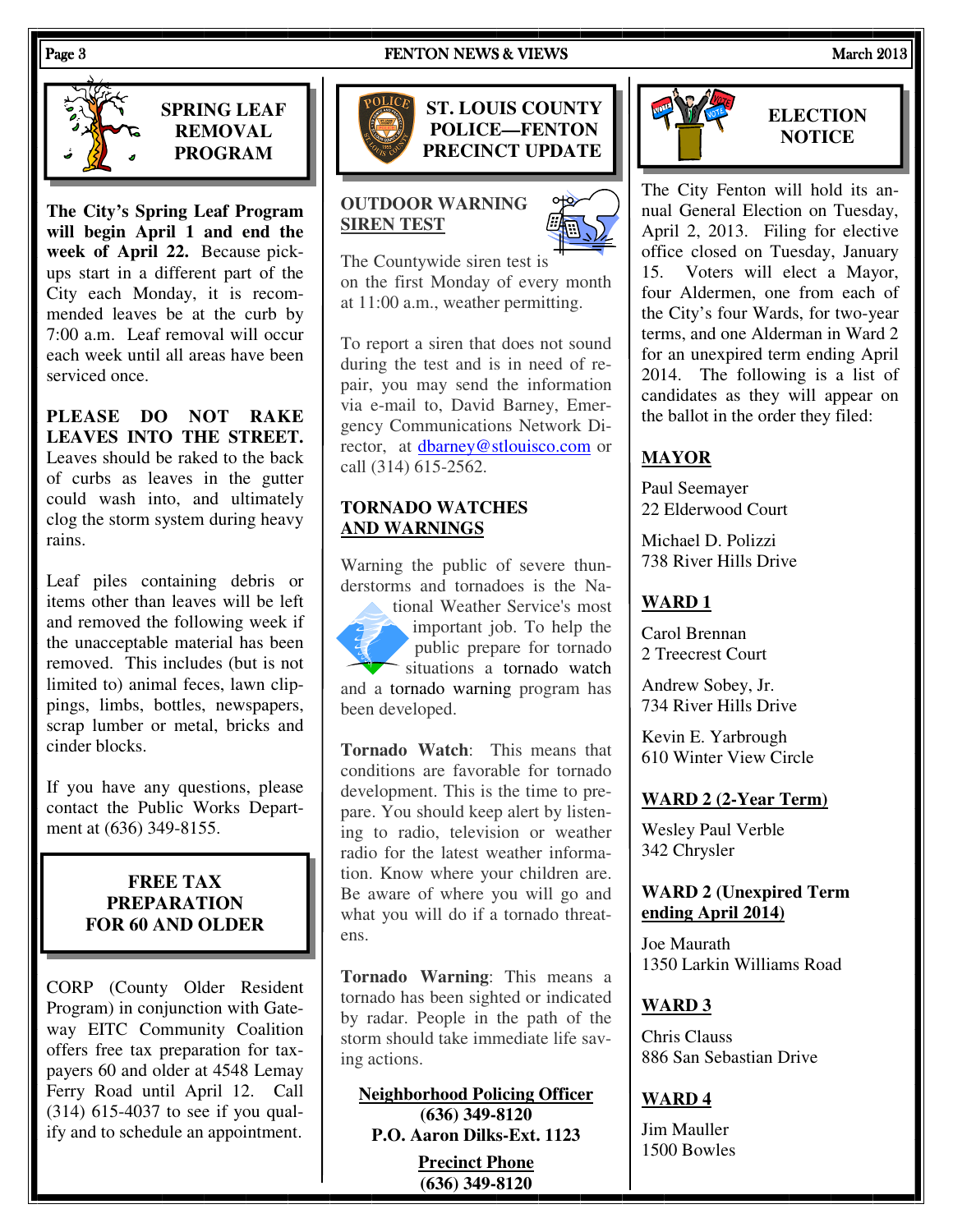

#### **PARKS & RECREATION HAPPENINGS**

*For information on these programs, including fees and times, check out a copy of the "Beacon".* 

#### **SENIOR LUNCH AND BINGO**



Adults, 55+, are invited to our next Lunch and Bingo at RiverChase. Join us on **Wednesday, April 10** at 10:30 a.m. What's on the menu this month? Pizza Casserole.

#### **T-BALL LEAGUE**

This eight game league is for boys and girls and is held at Fenton City Park. Games are on Saturdays. Kids receive a team shirt, hat and award. Practices will be held during the week. Last day of registration is April 14.

#### **COACH PITCH LEAGUE**

This eight game league is for boys and girls who want to advance their baseball skills. The coaches do the pitching and the kids do the hitting. Games are on Saturdays. Practices will be held during the week. Last day of registration is April 14.

#### **SUMMER CAMPS**

Fenton's Summer Camp registration has begun. Don't wait, reserve your child's spot today! The Parks and



Recreation Department has put together a wide variety of non-stop fun that appeals to every

child. Sign up today to make this summer an experience your child will never forget. Check out www.fentonmo.org for weekly Camp Schedules and Agendas.



RiverChase will host a Job Fair for anyone interested in Seasonal Employment on Friday, March 29, 2013 from 9:00 a.m. to 1:00 p.m. River-Chase will be recruiting for Summer Concession Stands, Camp Counselors, Recreation Assistants and Soccer Referees. Applications will be accepted and on-site interviews will take place at the Fenton Parks & Recreation Job Fair. If you need additional information, please contact River-Chase at (636) 343-0067.

*For information on all programs (including fees and times), contact RiverChase of Fenton at (636) 343- 0067. You can also check out the Beacon at www.fentonmo.org.*



Join the Fenton Area Chamber of Commerce for *"A Night in Paris"* at their 17th Annual Dinner Auction at Andre's South, 4254 Telegraph Road, on Friday, April 5 from 6:00- 10:30 p.m. Guest Emcee; Coffee Bar; Mime Entertainment; Wall of Wine; Destination Trip; 50/50; Silent and Oral Auctions; Raffle… just to name a few exciting attractions at this year's fundraising event.

Tickets are \$50/person or \$450/ Table of Ten (after March 22nd, tickets will be \$60/person or \$500/ Table of Ten Donation, sponsorship, advertising and volunteer opportunities are available through the Chamber Office so call today at 636-717-0200. For additional information, please visit our website at www.fentonmochamber.com.

Funds raised at this event help us give thousands of dollars to our area students through our Scholarship program and help with the cost of running an ever-growing Fenton Chamber.

#### **FENTON HISTORICAL SOCIETY**

**Annual Spring Luncheon and Antique Appraisal** 



**Saturday, May 18, 2013 Sunset Lakes Banquet Center Time: 12:30 p.m. Cost: \$19.00** 

You don't want to miss a wonderful afternoon of fun, food and relaxation. Besides the free antique appraisal (each guest can bring 2 items), there will be a silent auction and quilt raffle. As part of our 20th Anniversary Celebration, the Society is working to make this a very special event for our guests and we

*(Continued on page 5)*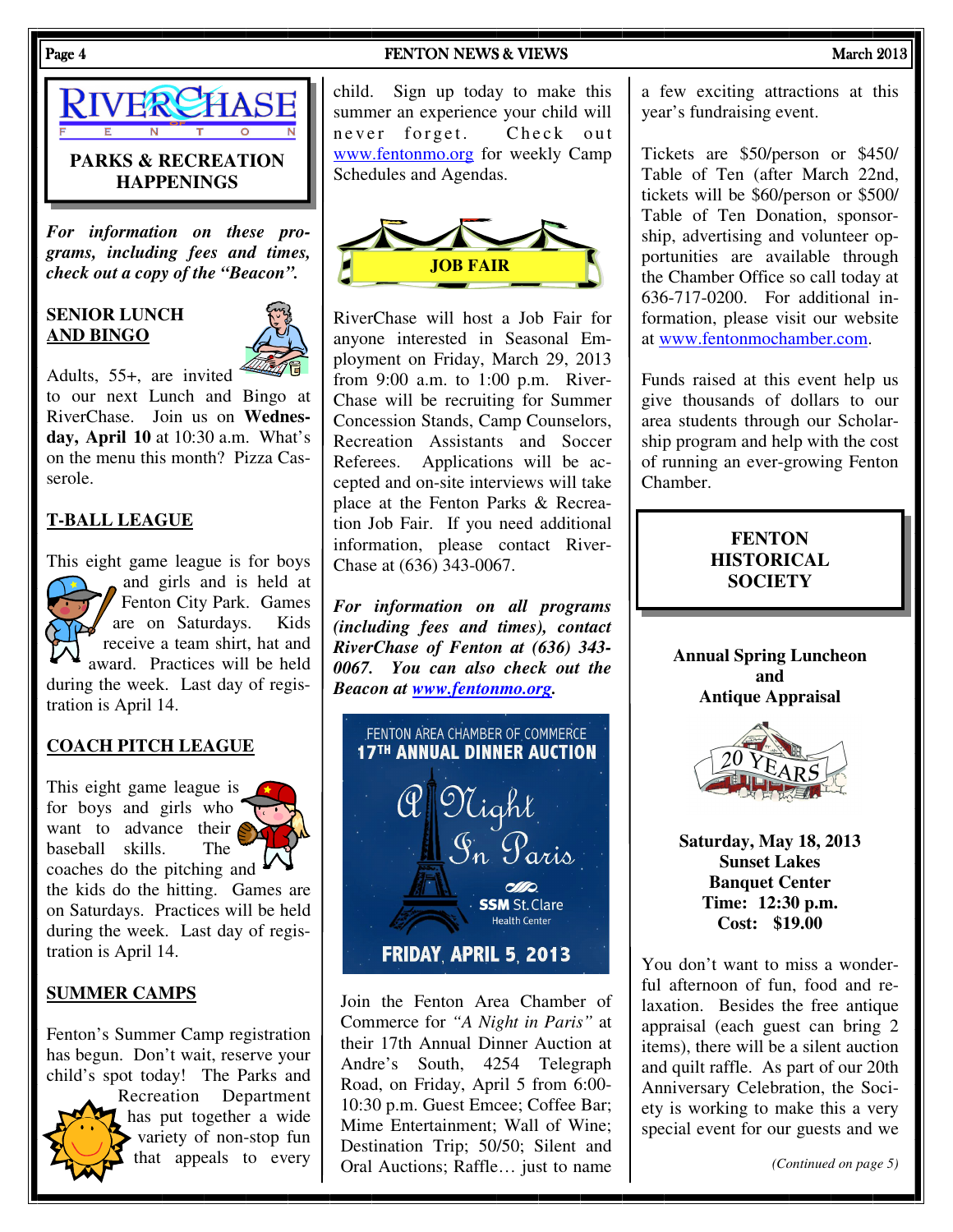*FENTON HISTORICAL SOCIETY (Continued from page 4)* 

hope you can join us.

Tickets are now available and **must be purchased prior to May 10.** Call the museum at (636) 326- 0808, Vera Glick at (636) 343- 4186 or by email at fentonhistory@hotmail.com.

Join us for a wonderful afternoon. You won't be disappointed.



**TRASH TALK** 

#### **BULK TRASH ITEMS**

Keep in mind that our current trash contract through Christian Environmental Services, offers residents the chance to place one bulky item at the curb each week (maximum 75 lbs.).

For additional information contact the Public Works Department or check out the City's website for the Bulky Waste Disposal Guide.

#### **REMINDER**



Yard waste cannot be included in the regular

trash pickup. Please utilize the City's Year Round Yard Waste Program to dispose of grass clippings, leaves, plant trimmings, weeds, branches, gum balls, etc.



#### Page 5 **FENTON NEWS & VIEWS** FENTON NEWS **March 2013**

#### **DECISIONS FROM THE FEBRUARY 28 BOARD OF ALDERMEN MEETING**

#### *Decisions*

 $\checkmark$  Appoined Jan Turallo, Ward 3, to the City's Park, Beautification & Recreation Committee with a term ending January, 2015.

#### *Ordinances*



**#3310** Approves a Special Use Permit petitioned by MSB Enterprises, LLC to operate an indoor automobile sales business at 644 Axminister Drive.

**#3311** Approves a Special Use Permit by West County Wholesale, LLC to operate an indoor automobile sales business at 644 Axminister Drive.

**#3312** Approves a Special Use Permit by Blake Floor Company for outdoor storage of containers at 721 Larkin Williams Industrial Court.

**#3313** Reaffirms the Gross Receipts Tax to be imposed upon Electric Corporations conducting business with the City and matters related hereto.

**#3314** Approves an Agreement with

Sungard Pentamation, Inc. for the Finance Department's Accounting Software Package.

#### *Resolutions*

**R13-02** Adopts the Non-Discrimination/Limited English Proficiency (LEP) Plan.

**R13-03** Authorizes the Mayor to apply through East-West Gateway Coordinating Council (EWGCC) and the Missouri Department of Transportation (MoDOT) for funding the replacement of Old Gravois Road from Water Street to Ferry Street under the Transportation Equity Act for the 21st Century (TEA -21) within the City limits; prescribing the conditions hereto.

#### *Pending Legislation*

Consideration of the following bill will be given  $\leq$ 



at the March 28, 2013 Board of Aldermen meeting.

**Bill 13-08** Approves a Special Use Permit petitioned by Ritzy K9 STL, Inc. for a Special Use Permit to operate a pet business service at 515 Rudder Road. *Two Readings. This Bill was read twice in accordance with the petitioner's request.* 

#### **SALES TAX REDISTRIBUTIONS**

Total monthly sales tax generated for *January 2013* was \$573,633. Of that, \$360,526 (62.8%) went to tax redistribution, which brings the total redistribution for 2012 to \$2,869,132 (59.0%). The amount of sales tax redistributed back to St. Louis County for January 2013:

| "Δ"<br><b>Sales Tax Summary</b> |                      | "B" (Pool)<br><b>Sales Tax Summary</b> |                                                                         | <b>Combined</b><br><b>Sales Tax Summary</b> |                         |
|---------------------------------|----------------------|----------------------------------------|-------------------------------------------------------------------------|---------------------------------------------|-------------------------|
|                                 |                      |                                        | Generated Redistributed Generated Redistributed Generated Redistributed |                                             |                         |
| \$383,249                       | \$6,991<br>$(1.8\%)$ | \$97,696                               | \$94,448<br>(96.7%)                                                     | \$480,945                                   | \$101,439<br>$(21.1\%)$ |

If you have additional questions, please contact your Alderman.